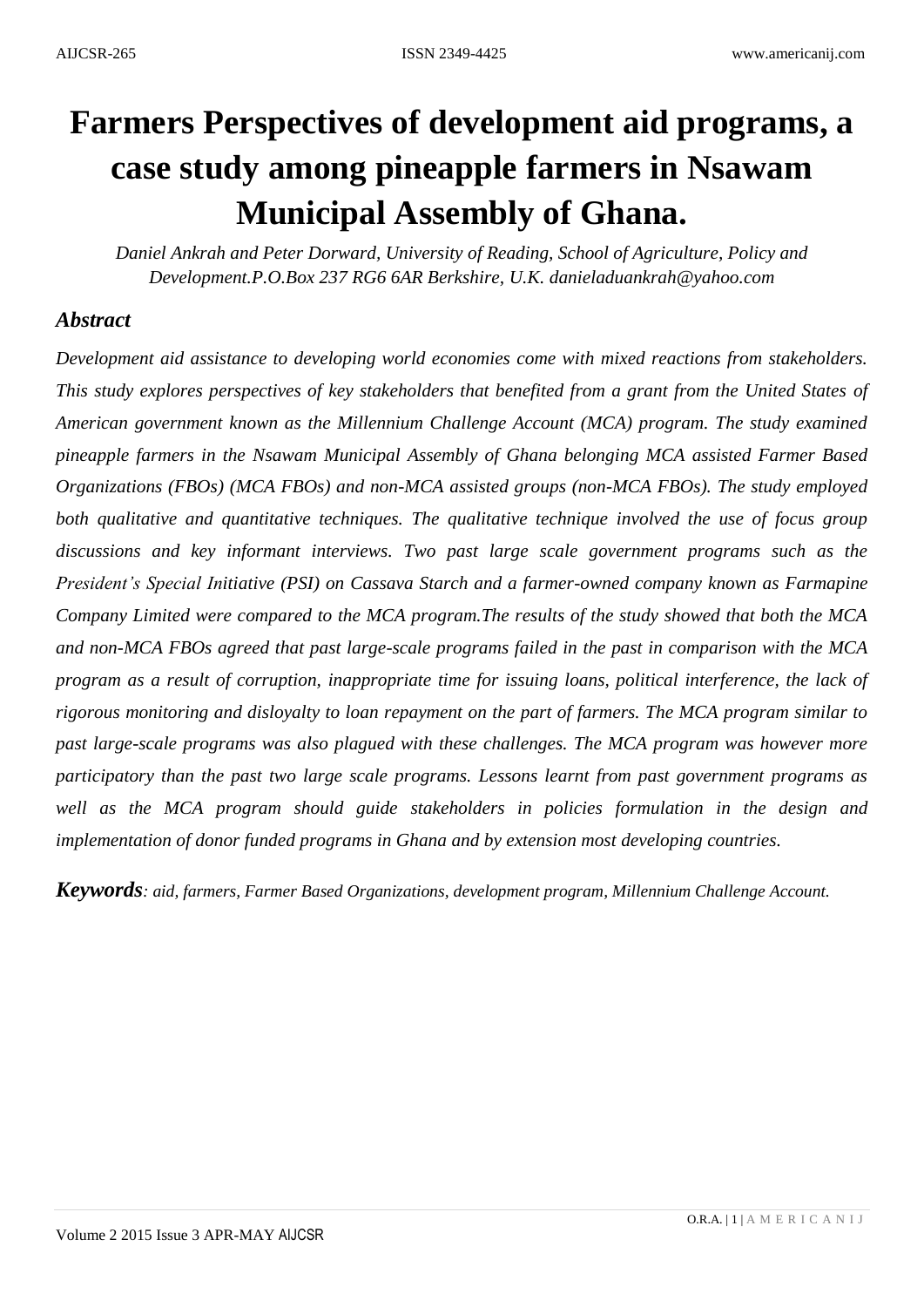## **1. INTRODUCTION**

The effectiveness of aid in developing countries remains an issue of great concern to bilateral and multilateral donors. [Kharas \(2007a\)](#page-9-0) and [\(2007b\)](#page-9-1)indicates that there has been a lot of donors in the aid industry resulting in disbursement becoming more fragmented and smaller.There is another dimension to the debate on aid effectiveness that argues that donor support in aid only comes in as a secondary responsibility to supplement countries that rule justly and adhere to best practices [\(McGillivray, Feeny, Hermes, &](#page-9-2)  [Lensink, 2006\)](#page-9-2). In line with this fact, good governance has taken the limelight among the international donor communities [\(Goldsmith, 2010\)](#page-9-3).

In a bid to make aid more effective, donor bodies composed of bilateral and multilateral resolved in various declarations such as the Paris Declaration signed in 2005 by both the developed and the developing countries. Another declaration was the Accra Agenda for Action that was established in 2008 to echo the goal of making an effective division of labour which saw the enactment of international good practice principles that is based on an in-country division of labour[\(Frot & Santiso, 2010\)](#page-9-4).Various authors have emphasized the need for an aid program that addresses the inefficiencies associated with most donor aid programs see [\(Aal, 2007;](#page-8-0) [Djankov, Montalvo, & Reynal-Querol, 2009;](#page-8-1) [Frot, 2009;](#page-9-5) [Frot & Santiso, 2010;](#page-9-4) [Kharas, 2007a\)](#page-9-0).

In line with the principles of making aid more effective, President Bush on March 2002 put forth a novel and innovative program that brought about a paradigm shift in the way the U.S. administers economic assistance. This resulted in the institution of the Millennium Challenge Corporation (MCC) which is based on the core principle that economic development is most effective if it is linked to free market economies and democratic principles. The MCC administers an aid program known as the Millennium Challenge Account (MCA). The MCA is given to recipient countries that "govern justly, invest in their people and encourage economic freedom" [\(Soederberg, 2004\)](#page-10-0).

Ghana had a five-year grantof \$547 million that was targeted at poverty reduction through improvement in with this, the MCA Ghana program emphasized boosting the productivity of high-value cash crops as well as food staple crops in some selected areas of Ghana. This was envisioned to eventually enhance the competitiveness of Ghana as a major export base in terms of horticultural and other lesser known traditional crops [\(MiDA, 2013\)](#page-9-6). Various authors[\(Djankov et al., 2009;](#page-8-1) [Fold & Gough, 2008;](#page-8-2) [Frot &](#page-9-4)  [Santiso, 2010;](#page-9-4) [Hussi, Murphy, Lindberg, & Brenneman,](#page-9-7)  [1993;](#page-9-7) [Jaeger, 2008;](#page-9-8) [Key & Runsten, 1999;](#page-9-9) [Kharas, 2007a;](#page-9-0) [Lindberg, 1993\)](#page-9-10)have argued that development programs have been plagued by bad management (top-down managerial approach), corruption, less involvement of beneficiaries in decision making processes, government direct involvement in FBO activities etc. [Olson and Eoyang](#page-9-11)  (2001) indicated that development programsare often top down in nature and designed to be implemented through subordinated structures that are passive.Very scanty empiricalstudies[\(Asuming-Brempong & Kuwornu, 2013;](#page-8-3) [Ntow, Gijzen, Kelderman, & Drechsel, 2006](#page-9-12)[;Ozor, Agwu,](#page-10-1)  [Chukwuone, Madukwe, & Garforth, 2007\)](#page-10-1) have been conducted in developing countries to ascertain perceptions of beneficiaries about development programs. It is therefore important to have a study that investigates how program beneficiaries perceive the potential benefits of large scale agricultural development programs.The study seeks to find out the perspectives of farmers about the MCA Ghana program in comparison with other past large scale development aid programs.

farmer incomes that was led by the private sector. In tandem

## **2. Methodology**

The study was conducted in the Eastern region of Ghana. The specific study sites were Pokrom, Fotobi, Nsawam, Dobro and Ahodjotowns all in the NsawamAdoagyire Municipal Assembly. The study compared pineapple farmer groups that benefitedfrom the MCA program (MCA FBOs) and farmers that did not benefit (non-MCA FBOs).The FBOs were randomly selected through a lottery system and engaged in Focus Group Discussions (FGDs).Focus group discussions give an invaluable insight on how participants perceive an issue, their explanations and understanding through interactions with them[\(Laws, Harper, & Marcus,](#page-9-13)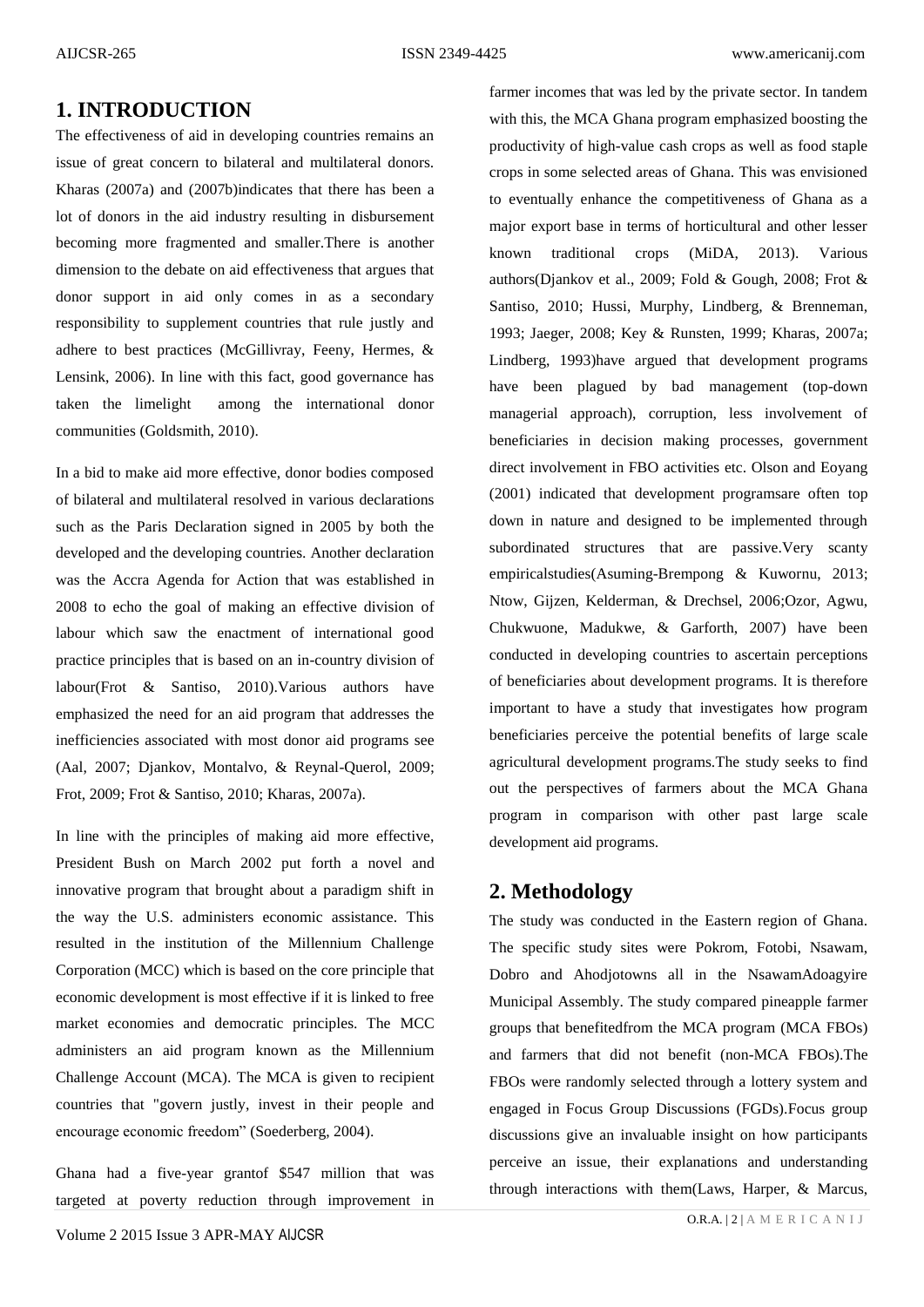2006). The use of FGD remains widely used in studies involving qualitative approaches. [Krueger \(2009\)e](#page-9-14)xplains that FGD is a planned series of discussions that is essentially meant to obtain peoples' views on a defined subject area in an environment that is non-threatening and permissive. The random sampling was to afford an equal chance of FBO selection and to reduce sampling bias. There were five MCA FBOs that were randomly selected through a lottery system from fourteen FBOs present. There were 2 non-MCA FBOs in the study site. The second level was to randomly select the six farmers through a lottery system within each FBO. There was however a selection of 10 members per group with the additional 4 members serving as replacements if required. Where the first six members selected randomly were not available the next person on the selected farmer list was selected in an ordered manner. The MCA FBOs were located in Pokrom, Nsawam, Dobro and Fotobi whilst the other two non-MCA FBOs were located in Fotobi and Ahodjo.The quantitative approach also made use of the simple random sampling technique in first selecting the FBOs followed by selection of the respondents within the FBOs. The mixed method approaches allows for data triangulation [\(Hammersley & Atkinson, 1995;](#page-9-15) [Silverman,](#page-10-2)  [2000\)](#page-10-2).

Key Informant Interviews (KIIs) serve as an instrument that enables the researcher to elicit information from an individual(s) who have a wealth of knowledge on specific issues. They can represent a section of society or power or do not need to hold any position in particular [\(DFID UK,](#page-8-4)  [1999\)](#page-8-4). Key informant interviews were carried out with key stakeholders involved in the pineapple industry. A total of 25 KIIs were held with two (2) officials from Millennium Development Authority (MiDA), Central Management Consultants (CMC) responsible for the development of training manuals for MCA one (1), Technical Training Service Providers (TTSPs) two (2), Blue Skies Agribusiness Company Limited two (2), Ministry of Food and Agriculture (MoFA)two (2), 7 FBOs (2 farmers per each FBO) and two (2) officers from Combine Farms. The key informants were purposively selected based on their level of knowledge shown during the FGDs.

#### **3. Results and discussion**

Farmersgave their perspectives on reasons why the MCA Ghana program recorded lapses together with two past large government interventions namely the President's Special Initiative (PSI) on Cassava Starch and a farmer-owned company known as Farmapine Company Limited.Farmapine Ghana Limited was established in 1999 under the assistance of the World Bank and the Government of Ghana. The company operated under the Farmer Ownership Model (FOM) that was promoted by the World Bank. The company provided its members with technical assistance, production inputs, credit and market outlets. Five FBOs with 178 members owned 80% shares in the company [\(Takane,](#page-10-3)  [2004\)](#page-10-3).The PSI on cassava starch was also a government initiative on commercial cassava production for starch export.The reasons which came up from both the FGDs and survey questionnaire instrument were corruption on the part of leadership coupled with mis-management, leadership lacking training and requisite skills in specialized areas, farmers not loyal to loan repayment, financial credit not issued on time, money not given to intended target group, political interference, poor supervision, monitoring of government programs on the part of government and influence from the export market. The ensuing paragraph presents findings based on information generated from the questionnaire survey instrument.

Figure 1 below shows the rank of perception by both MCA and non-MCA FBO members about reasons why past large scale government agricultural intervention programs failed in comparison with the MCA program. The ranking by both categories of farmers is based on the absolute number of farmers that ranked each reason accounting for the failure of large scale development programs on a multiple choice scale.

Most farmers ranked corruption on the part of the leadership and mis-management of these two projects as the main reason for the collapse of the two programs. This finding is consistent with the findings by [Fold and Gough \(2008\)](#page-8-2) that indicated that Farmapine had management lapses and invested high on administration in terms of operational cost.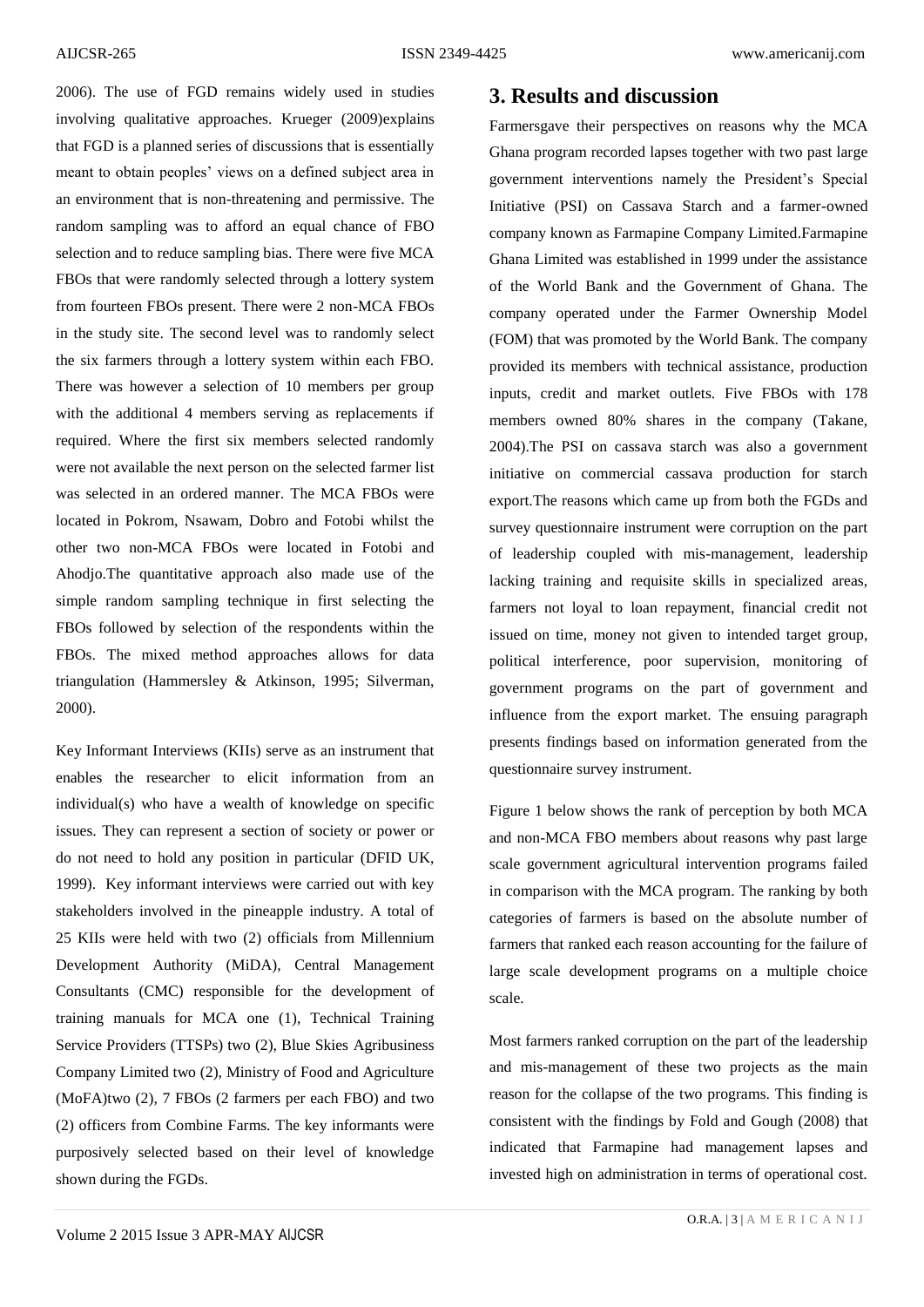This indeed was a situation that led to both categories of farmers not repaying loan granted to them. This was supported by farmers who indicated in several FGDs that government officials were corrupt so they as farmers also demanded their fair share in the perceived corruption chain.(Please see ensuing paragraph after figure 1 for discussions based on information from FGDs and KIIs). It was also observed from interaction with farmers that the notion of government officials been corrupt was well entrenched in their minds even though sometimes the reality on the grounds does not necessarily support such notion. The MCA program also suffered from this perceived corruption on the part of both MCA and non-MCA FBOs. This was reported widely in the survey instrument administered to both MCA and non-MCA FBOs. (Please see ensuing paragraph after figure 1 for discussions based on information from FGDs and KIIs). Most of the participants engaged in the survey instrument were past beneficiaries of the Farmapine Company's program.This situation led to apathy on the part of most of the stakeholders involved.

Both MCA and non-MCA FBOs ranked as very strong the issue of management and leadership of past government programs lacking the requisite experience in the field of agriculture as part of reasons that led to the collapse of the two past large scale government programs. Both categories of farmers in most FGDs perceived the MCA program to

have had this challenge. In a key informant interview with a representative of Blue Skies Company, it came up that some of the service providers in the MCA program were not well grounded in the practical aspect of agriculture. Please see quote  $(KII/8^{th}/\text{February}/2012)$ in a KII in ensuing paragraphs after figure 1. It was however observed that the MCA programmade some success in this area since the program only facilitated existing institutions to implement the MCA progarm.

Both categories of FBOs did ranked very strongly that nonpayment of loans on the part of farmers led to the collapse of the two past large scale programs. It was observed in both FGDs for MCA and non-MCA FBOs that perceived corruption on the part of farmers accounted for the main motivation causing farmers not to repay loan granted.Farmers were of the view that leadership and management were corrupt.The other factor accounting for farmers' refusal to repay loans was the inappropriate time loans are usually disbursed to farmers. Example too soon before production season or even after it has started. In contrasting this situation with the MCA programit was observed that both categories of FBOs ranked very strong the issue of farmers not repaying loans acquired. The issue of the low loan recovery rate was confirmed in KIIs with representatives of MCA Ghana office and MoFA. This situation in the past and in the present renders financial stakeholders reluctant to issue loans to farmers.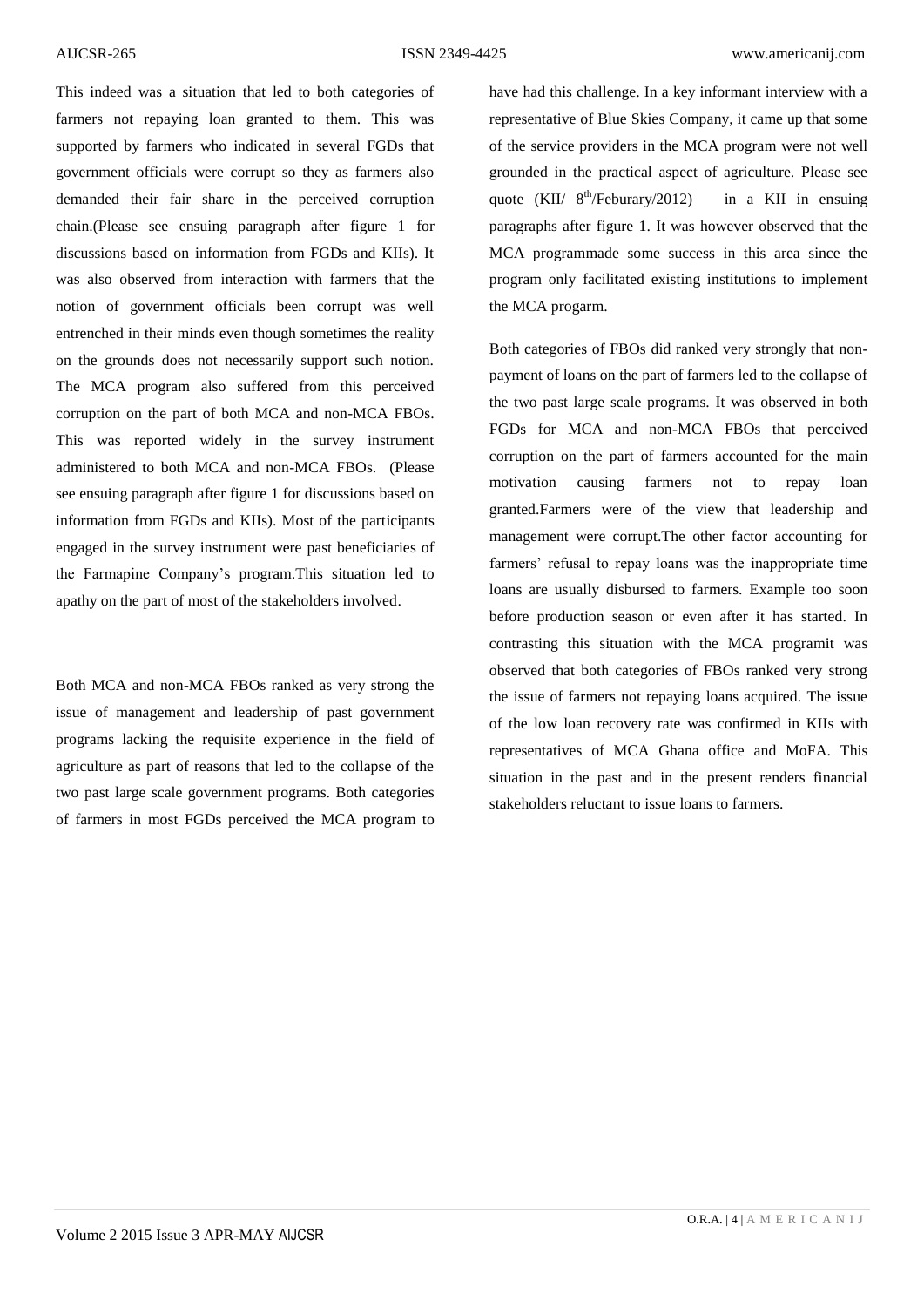### **Figure 1 MCA and non-MCA members views about reasons for the failure of past large scale government programs in comparison to the MCA program based on survey instrument.**



Source: Field work, 2012.

Results from the FGDs and KIIs by both categories of farmers indicated that the two past large government programs namely the PSI on Cassava Starch and the Farmapine Company failed principally as a result of corruption on the part of management and leadership of the two projects. This was supported in the earlier on discussion with regards to information from the survey questionnaire. The leadership of the two programs were corrupt and not transparent in their transactions with farmers. Non-MCA farmers engaged in an FGD indicated that:

> "Leaders of most government programs such as the PSI on Cassava starch and the Farmapine Company were corrupt" (Oman Cooperative, FGD/  $23<sup>rd</sup>/December/2011$ ).

MCA FBO members also indicated in both FGDs that:

"Leaders of the two large scale government projects were corrupt. There were also instances where the leaders of the two projects did not take

pains to explain to us farmers the daily transactions of the projects and the exact breakdown of prices offered. Sometimes we did acknowledge that management might not actually be corrupt but because things were not properly explained to us, there was always the suspicion of corruption on our part as farmers"(Adonten Cooperative,  $FGD/20^{th}/04/2012$ ).

Generally both MCA and non-MCA FBOs emphasized corruption as a key element that led to the collapse of the two past government initiatives. They however did acknowledge the fact that there were instances where perceived corruption was misconstrued to be corruption. Both MCA and non-MCA FBOs indicated that closely linked to the issue of corruption was greed and selfcenteredness on the part of leaders and managers who managed the two past large scale development programs. The leadership of the government programs did not care about the core tenants of the projects they managed but were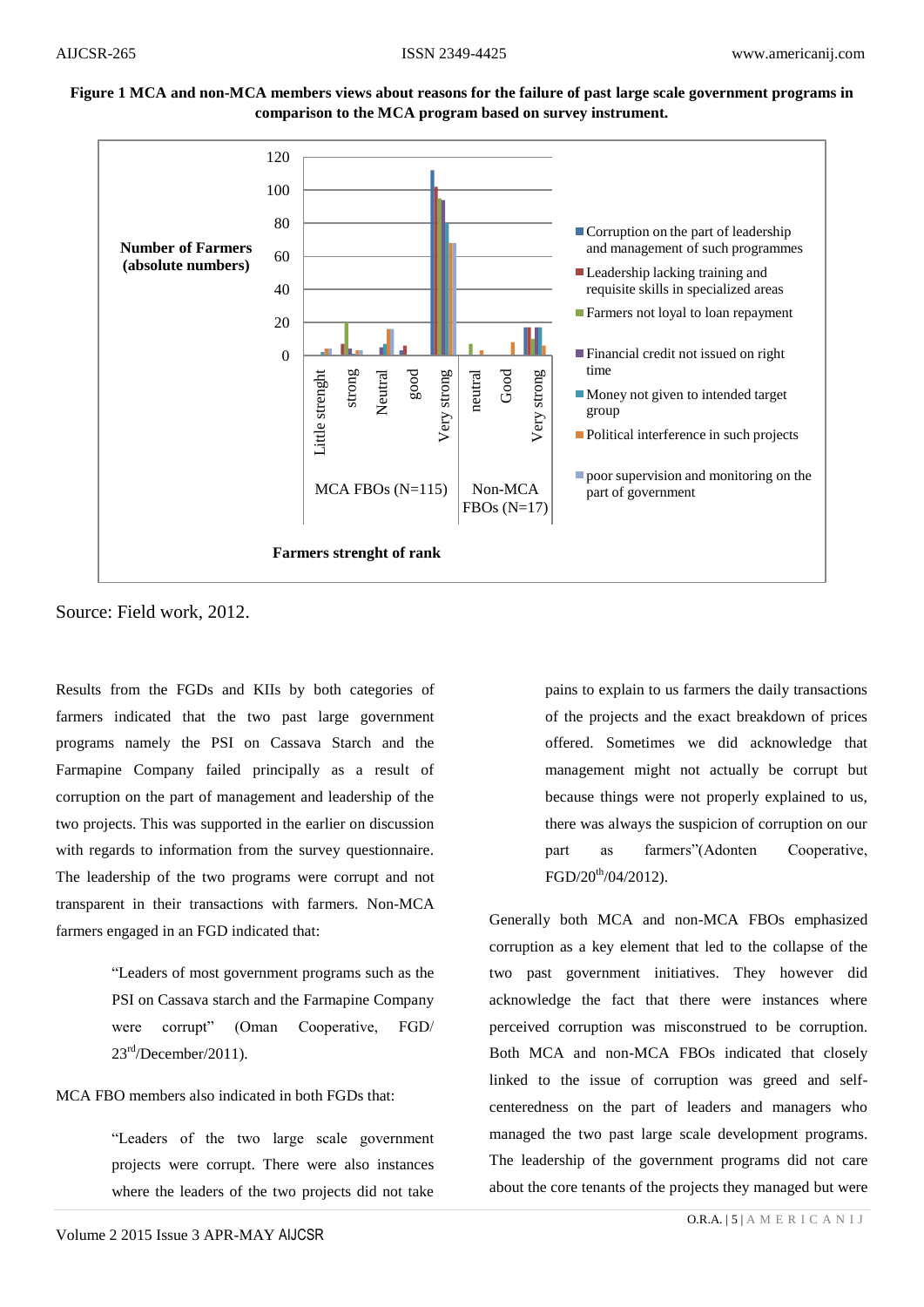driven primarily by the motive to enrich and amass wealth for themselves. A non-MCA FBO member indicated in a KII that:

> "Government leaders of large scale government development programs such as the PSI on Cassava Starch and the Farmapine program were greedy and self-centered. They did not care about the core program objectives. The leaders were generally corrupt" (Oman Cooperative, KII/  $23<sup>rd</sup>/December/2011$ ).

MCA FBO members also supported this with the statements below in FGDs:

> "The leaders of the Farmapine and PSI on Cassava programs were only thinking about themselves and their immediate families. They only used the programs as a means to enrich themselves at the disadvantage of farmers" (Pokrom Patriotic Cooperative, FGD/  $22<sup>nd</sup>/April/2012$ ).

> "The management of the Farmapine Company were corrupt and cheated us on the prices offered for the supply of our fruits so we stopped supplying our fruits to the company and diverted the fruits to other companies" (Apesika Cooperative,  $FGD/18^{th}/April/2012$ ).

The MCA programsimilar to the two past large scale programs also recorded this challenge. It was observed from all the MCA FBO members through FGDs that they perceived that leadership of the MCA program were corrupt hence a justification for theyfarmers also to be corrupt. This situation is a major challenge confronting farmers regarding development programs managed by government. This has a negative effect on effective implementation of government development programs. The MCA program was also affected by corruption and rent seeking behaviours.

Another key issue that led to the collapse of the PSI on Cassava and Farmapine Company programs was the inappropriate timing for issuing financial credit under the programs. Agriculture in Ghana is season dependent and

therefore time sensitive, and issuing money at an inappropriate time along the production line leads to situations whereby farmers' use the money for nonagricultural activities such as paying children's school fees, hospital bills, attending funerals among others. This is because the loans were granted too late to afford farmers the opportunity to invest in production activities that they were intended for. This meant that farmers were unlikely to repay such loans.The MCA program also fell short in this regard. Money for two FBOs that received the financial credit did not come at the appropriate time for farmers' to use. Recovery rate of the money for the two FBOs were therefore problematic. The two FBOs that received the financial assistance under the MCA program indicated in a FGD that:

> "Time for issuing loan did not tally with planting season or when it was needed most. This situation led to the use of loan for unintended purposes in times of needs or hardships" (Pokrom Patriotic Cooperative,  $FGD/9<sup>th</sup>/November/2011$ .

> "The time the loan was issued to us was not good enough and this caused a lot of unnecessary delays in planting our pineapple suckers" (Apesika Cooperative, FGD/18<sup>th</sup>/April/2012).

The issue of financial credit not being issued at the appropriate time gives an indication of poor coordination amongst the stakeholders involved in the implementation of such programs. Similar to the two past large scale programs, the MCA program also did not disburse loans at the appropriate time.

Both categories of farmers' indicated in FGDs that political interference remained a prominent feature in the two past large scale government programs. This usually took the form of direct control by government which took away the autonomy of project managers to operate. In some instances very close financial sponsors and members belonging to political parties were made beneficiaries of such programs even when they were not farmers. Political cronies were also in some instances made head of government projects instead of technocrats. Another challenge related to political interference is the hype which ruling political parties gave to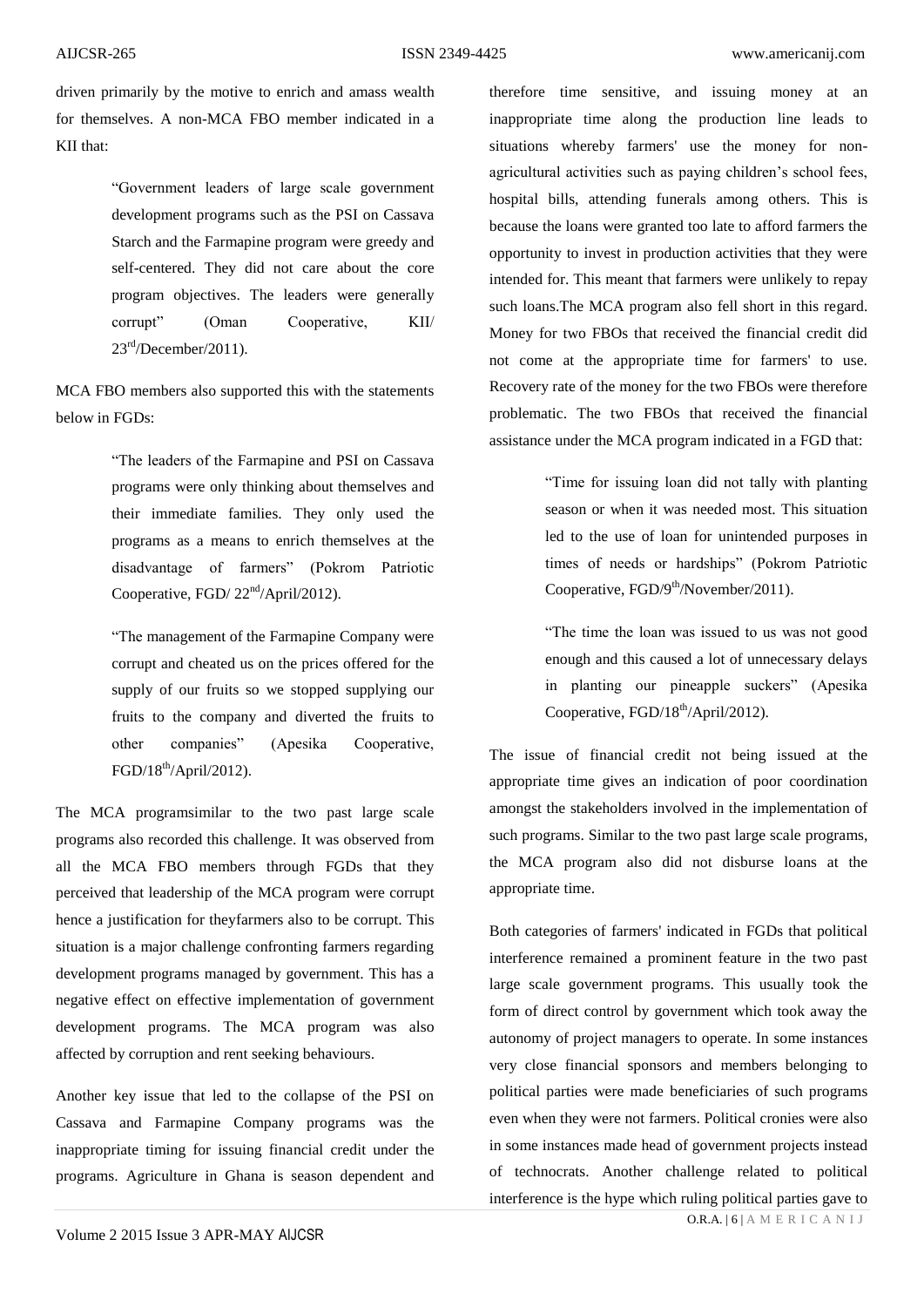large scale government programs. This led to lots of promises that were made by leadership of such programs which were eventually left unfulfilled. The hype was made by ruling political parties just to gain political capital. Farmers were of the view that the MCA program was also subjected to political interference in the sense that it received a lot of political hype on the part of the ruling government then. These findings were consistent with the findings of [Hussi et al. \(1993\)](#page-9-7)[,Key and Runsten \(1999\),](#page-9-9) [Porvali \(1993\)](#page-10-4) and [Lindberg \(1993\)](#page-9-10) that indicated collapse of FBOs as a result of involvement of government in FBO activities. A MCA FBO engaged in a FGD indicated that:

> "Political inference in large scale projects also led to collapse of the Farmapine and PSI on Cassava Starch programs. The interference took the form of direct instructions for program managers by powers above. This did not allow managers to have their own free will to operate the business successfully. Political cronies were in some instances made to head such institutions instead of technocrats", (Adoten Cooperative,  $FGD/20<sup>th</sup>/Arri1/2012$ ).

> "There was political interference in both the Farmapine and PSI on cassava Starch programs and this contributed to the collapse of the projects" (Pokrom Patriotic Cooperative, FGD/22<sup>nd</sup>/April/2012)

#### Non-MCA FBOs in a FGD also indicated that:

"Money was sometimes given to political allies who were not necessarily farmers. Sometimes farmers who were strong party activist also benefited from large scale government development programs" (Enkakyi Cooperative, FGD/6<sup>th</sup>/December/2011).

The MCA program also suffered from political hype and farmers also perceived the ruling government interfering in

the activities of MCA Ghana program. The MCA program even though it was managed by an independent institution had political biasesin the view of some sections of MCA and non-MCA FBO members. The ruling party at the time made political capital from the approval of the MCA Ghana program which entrenched the already existing political affiliations of government programs.

The Ghanaian economy is generally polarized along political party affiliations especially in the rural settings where farmers are politically attached to specific political parties. This situation leads to farmersdeclining to join some government programs or just taking advantage of the monetary gains from programs without necessarily being committed to the program tenets. This situation can also lead to poor interaction amongst some actors in the innovation system, who can deliberately implement strategies towards the failure of the ruling government to make the government unpopular for another government to take over power. It was observed that the MCA program just as the two past large scale programs as a result of political interferencelacked very strong interaction and coordination amongst the stakeholders. This was a contributing factor for the collapse of the two large scale programs and the lapses observed in the MCA program.

It was also observed that leadership of such programs lacked the technical expertise and training in the particular projects to which they headed. Farmers indicated that it would be useful if technical experts are made to head large scale development programs. There were instances where farmers were more knowledgeable in their fields than the trainers that trained them. Farmers further did indicate that they could be appointed to head such projects rather than hiring university graduates that lacked understanding into the core agricultural production issues. The Agronomist from Blue Skies Company Limited supported the point made by farmers in a KII:

> "It is interesting to note that some of the managers of the past large government projects lacked technical expertise into projects for which they headed. They were just arm-chair professors who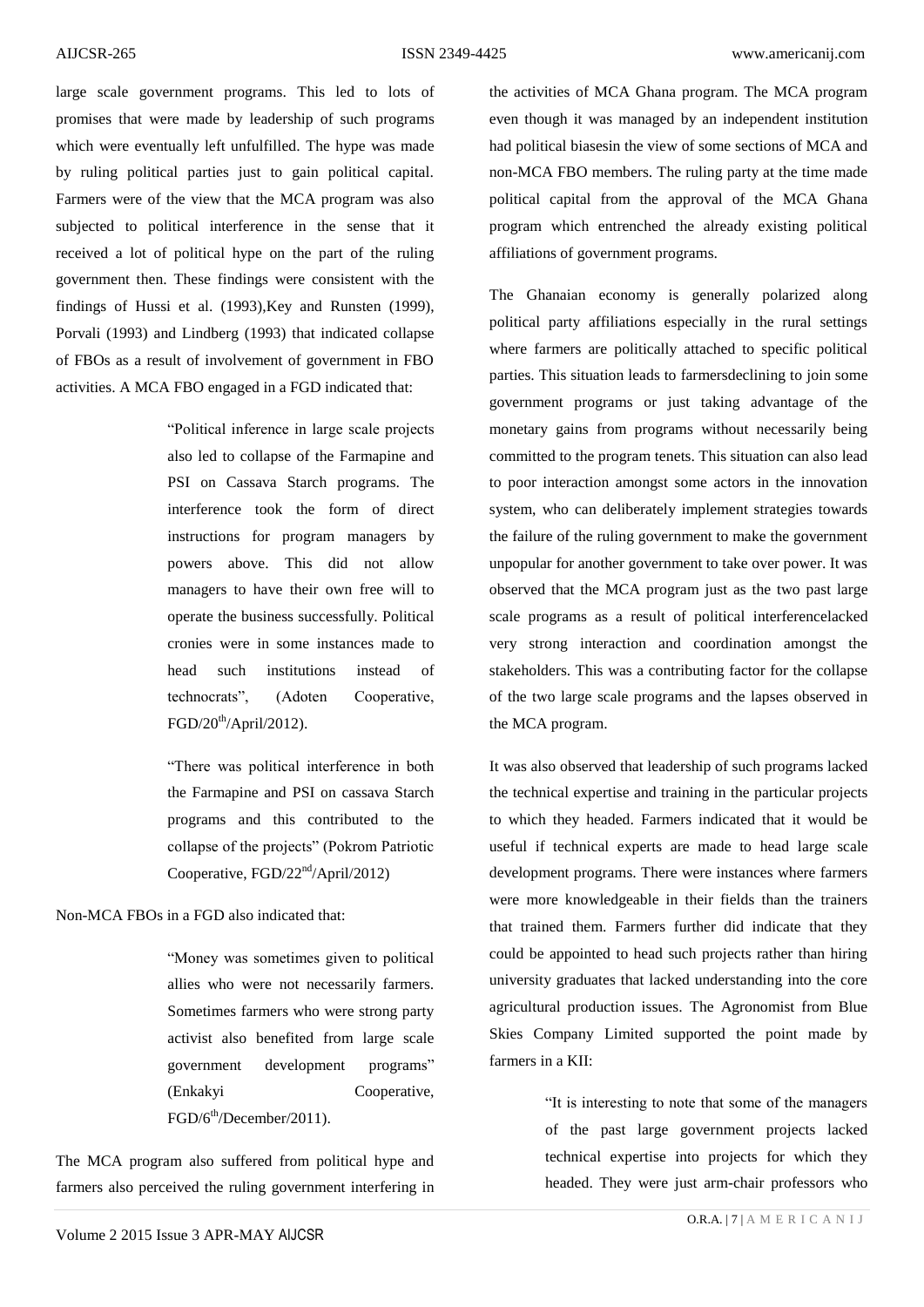sat in the offices to receive reports" (Blue Skies Company, KII/  $8<sup>th</sup>/February/2012$ ).

#### Farmers from a MCA FBO indicated in a FGD that:

"We are more knowledgeable in our field than our leaders, they always come and learn from us and we are of the view that some of us can lead such large scale government projects better" (Pokrom Patriotic Cooperative, FGD/  $22<sup>nd</sup>/April/2012$ ).

The MCA program differed from the two past large scale programs in the sense that the MCA management was not seen to be lacking the technical expertise but farmers rather perceived some of the trainers to be deficient in some aspects of knowledge which they farmers knew. This view was widespread in most of the FGDs conducted with both the MCA and non-MCA FBOs but it was however observed that it was more widely and strongly felt by the non-MCA FBOs. The MCA program however was more participatory than the two past large scale government programs because it employed a more participatory approach in its implementation. The MCA program used already existing stakeholders to implement the MCA program which helpedfarmers to identify more easily with some stakeholders that they were already familiar with.

The lack of a rigorous monitoring and supervision of large scale programs on the part of government and other supervisory units contributed to the collapse of the Farmapine Company and the PSI on Cassava programs. It was reported widely in most FGDs and KIIs that projects set up by the government were not properly supervised and monitored to achieve the desired results. This was articulated by a non-MCA FBO during a FGD:

> "There are improper supervision and monitoring of past government programs greatly affected the sustainability of the two past government programs" (Oman Cooperative, FGD/23rd/December/2011).

A MCA FBO also further supported this assertion with the statement below:

"Government was very keen in getting projects implemented but in most cases when the projects took off, poor monitoring of the projects became the order of the day. Even when farmers complained about certain issues there were no feed backs or delayed feedbacks" (Fotobi Cooperative,  $24^{th}/\text{April}/2012$ ).

MCA FBOs members engaged in FGDs and KIIs explained that MoFA as a key implementing stakeholder was not able to embark on rigorous monitoring of the MCA program and similar to the two past large scale programs did not have a very rigorous monitoring by MoFA staff to ascertain on the ground what was actually happening. This situation MoFA explained was due to the inadequate number of extension agents that were needed to embark upon such needed rigorous monitoring.

It emerged from the FGDs that the external export market also contributed to the collapse of Farmapine. The introduction of the MD2 pineapple variety led to a shift in focus from the dominant Smooth Cayenne pineapple variety hence a decline in the demand for the Smooth Cayenne. This led to a switch over to the MD2 which was not anticipated byFarmapine Company and this rendered Farmapine unable to export the needed quantities of the Smooth Cayenne and also unable to pay its out-grower farmers. MCA FBO farmers indicated in FGDs that:

> "The export market also contributed to the collapse of the Farmapine Company because of the sudden demand for MD2 on the export market" (Nsabah Cooperative,  $FGD/9<sup>th</sup>/December/2011$ .

> "The world market dictates the prices of our fruits and also the demand for the pineapple, these two factors were contributing factors that led to the collapse of Farmapine" (Fotobi Cooperative,  $FGD/24<sup>th</sup>/April/2012$ ).

# **4. Conclusion**

Farmers in the MCA and non-MCA FBOs agreed that past large-scale programs failed in the past in comparison with the MCA program as a result of corruption, inappropriate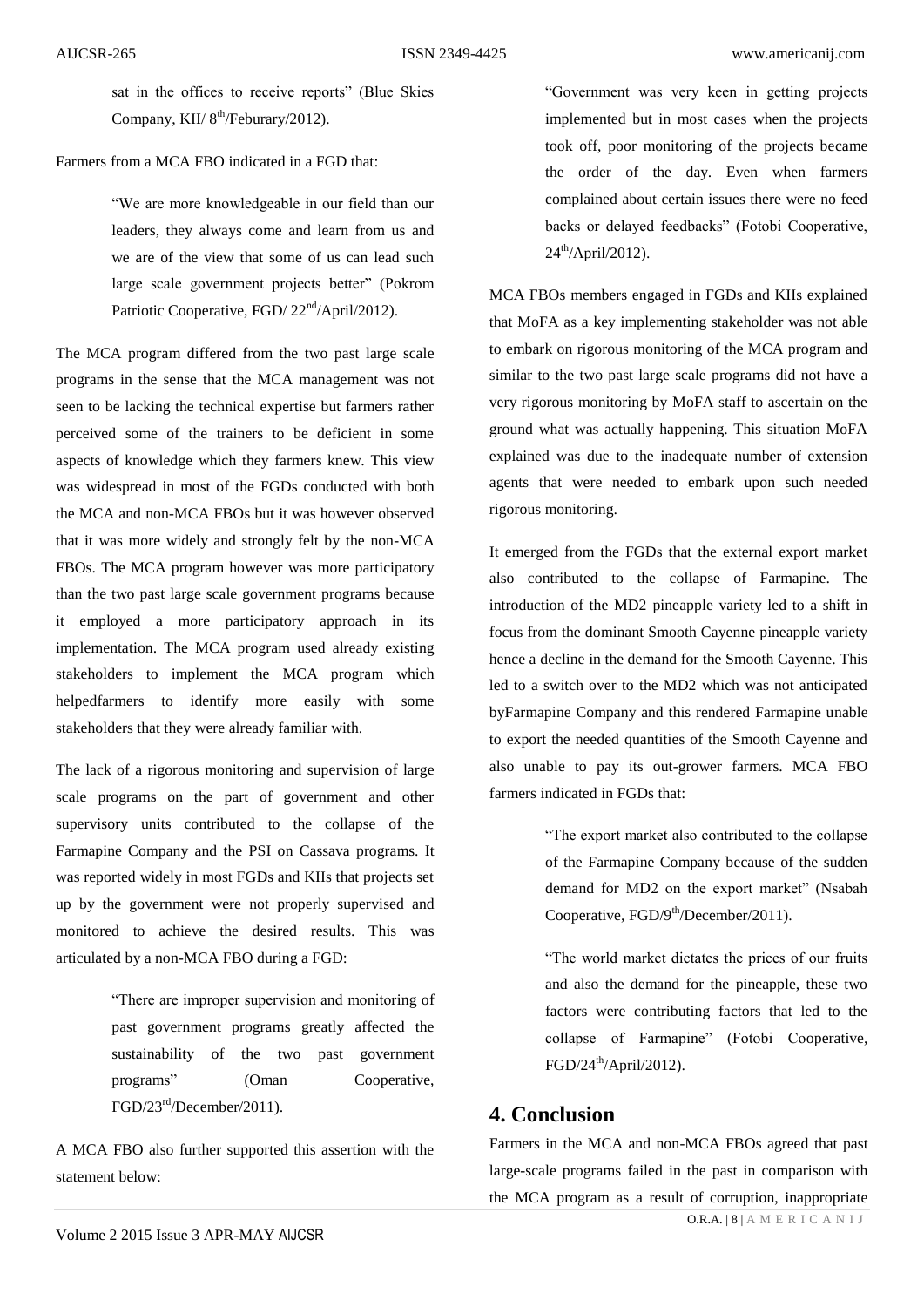time for issuing loans, political interference and the lack of rigorous monitoring of such programs. It was observed from the survey instrument, the FGDs and KIIs that there were no differences in the perceptions of both the MCA and non-MCA FBOs about the reasons that accounted for the failure of the two past government programs such as Farmapine and the PSI on Cassava Starch. The MCA program similar to the Farmapine Company was also prone to the effects of the external market. To a greater extent the MCA program was plagued with the issue of perceived corruption of leaders and managers of programs by farmers and the inappropriate time for issuing loans with its attendant low loan recovery rate. These factors were cited by farmers because of their past experiences with the two past government programs and the MCA program as well. There is a need to address these challenges associated with the implementation of development aid programs as these challenges contribute immensely to the failure of government development programs. The MCA program was however more participatory than the past two large scale programs.

The key problem of lack of institutional credit is encouraged to be addressed. This can be done through the use of a behaviour change communication specialist to help change the mindsets of farmers that government officials are corrupt hence a justification for them to be corrupt. This leads to low loan recovery rates among farmers. There is a need for farmers to realize that new ideas and new ways of farming

## *References*

<span id="page-8-0"></span>*[ 1 ] Aal, M. H. (2007). The Egyptian cooperative movement: between state and market. Cooperating out of Poverty: The Renaissance of the African Cooperative Movement, ILO/The World Bank Institute, Geneva/Washington DC, forthcoming.* 

<span id="page-8-3"></span>*[ 2 ] Asuming-Brempong, S., & Kuwornu, J. K. (2013). Policy Initiatives and Agricultural Performance in Post-independent Ghana. Journal*  can lead to the generation of increased capital or money that they need from government. Farmers are encouraged to be innovative in finding new and better ways of farming in raising the needed capital that they need. In this direction the benefits of being an FBO member can be fully harnessed. The main financial institution Agricultural Development Bank (ADB) is encouraged to engage with farmers to explore alternative ways of making loan repayment more effective. ADB is encouraged not to abandon their responsibilities to pineapple farmers.

## **Acknowledgements**

We are grateful to the Ghana Education Trust Fund for the provision of funding in undertaking this study.We are also grateful to the management of the Ministry of Food and Agriculture (MoFA) in the Nsawam Municipal for their assistance in terms of information especially Mr. Bethel Akpotosu (MIS Officer), Lawrence Tagoe and Mr. Yusif both Agricultural Extension Agents (AEAs). We also express profound gratitude to Dr. Kofi Marfo and Mrs. Linda NaaTettehKorley both of the Millennium Development Authority (MiDA)- the body responsible for administering the MCA Ghana program. We express gratitude to Dr. John Azu of the Central Management Consultants (CMCs). Finally we express thanks and gratitude to the leadership and members of all the FBOs involved in the study.

*of Social and Development Sciences, 4(9), 425- 434.* 

<span id="page-8-4"></span>*[ 3 ] DFID UK. (1999). Sustainable livelihoods guidance sheets. London: DFID.* 

<span id="page-8-1"></span>*[ 4 ] Djankov, S., Montalvo, J. G., & Reynal-Querol, M. (2009). Aid with multiple personalities. Journal of Comparative Economics, 37(2), 217-229.* 

<span id="page-8-2"></span>*[ 5 ] Fold, N., & Gough, K. V. (2008). From smallholders to transnationals: the impact of changing consumer preferences in the EU on*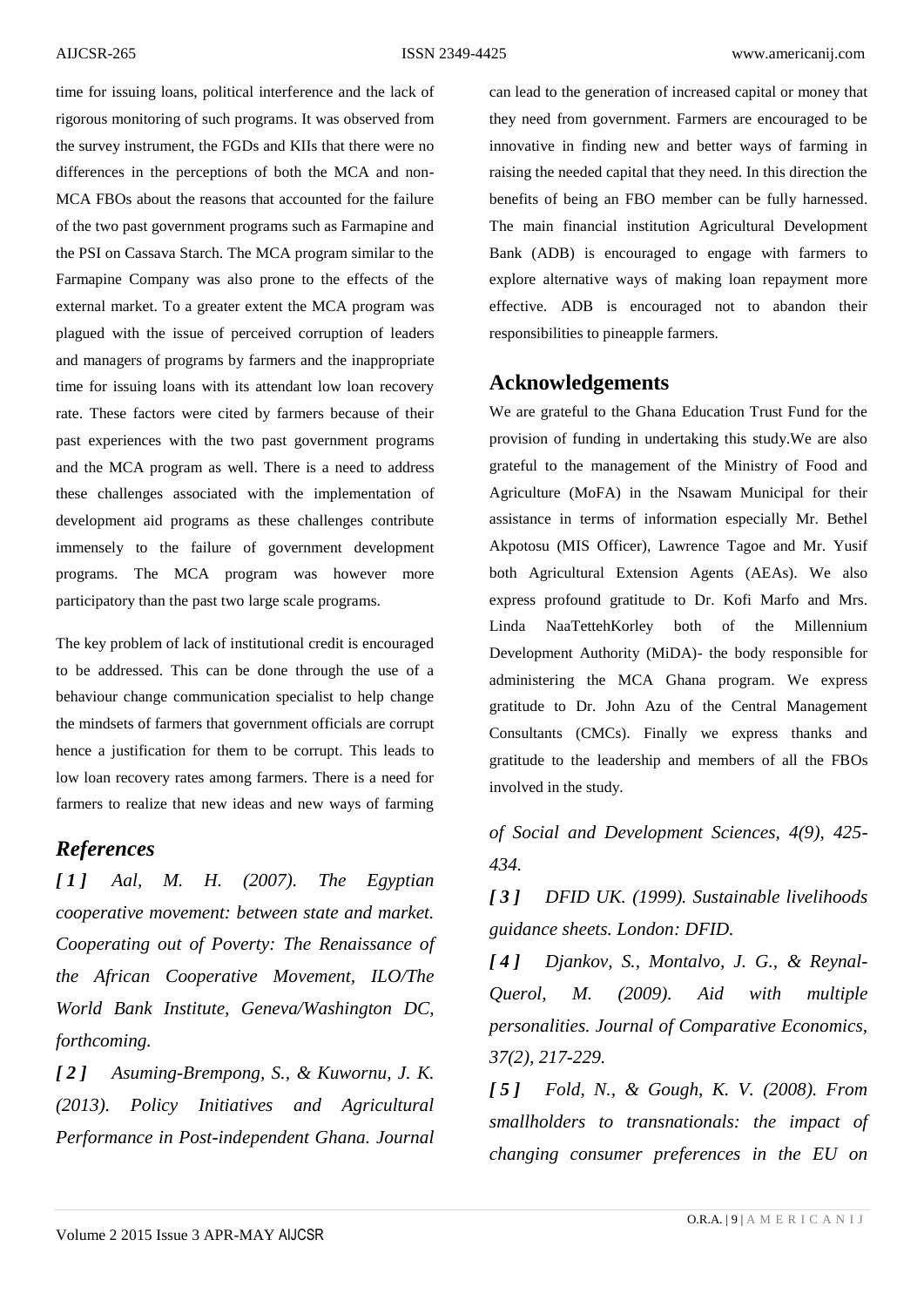*Ghana's pineapple sector. Geoforum, 39(5), 1687-1697.* 

<span id="page-9-5"></span>*[ 6 ] Frot, E. (2009). Early vs. late in aid partnerships and implications for tackling aid fragmentation. Stockholm: SITE Working Paper(1).* 

<span id="page-9-4"></span>*[ 7 ] Frot, E., & Santiso, J. (2010). Crushed aid: fragmentation in sectoral aid: OECD Development Centre.*

<span id="page-9-3"></span>*[ 8 ] Goldsmith, A. A. (2010). No country left behind? Performance standards and accountability in US foreign assistance. Development Policy Review, 28(1), 7-26.* 

<span id="page-9-15"></span>*[ 9 ] Hammersley, M., & Atkinson, P. (1995). Ethnography: Principles in practice: Psychology Press.*

<span id="page-9-7"></span>*[ 10 ] Hussi, P., Murphy, J., Lindberg, O., & Brenneman, L. (1993). The development of cooperatives and other rural organizations: the role of the World Bank.* 

<span id="page-9-8"></span>*[ 11 ] Jaeger, P. (2008). Ghana Export Horticulture Cluster Strategic Profile Study. Part I-Scoping review Report prepared for World Bank Sustainable Development Network (WB-SDN), Africa Region, Agriculture and Rural Development (AFTAR), The Republic of Ghana Ministry of Food and Agriculture and European Union All ACP Agricultural Commodities Programme (EU-AAACP).*

<span id="page-9-9"></span>*[ 12 ] Key, N., & Runsten, D. (1999). Contract farming, smallholders, and rural development in Latin America: the organization of agroprocessing firms and the scale of outgrower production. World Development, 27(2), 381-401.* 

<span id="page-9-0"></span>*[ 13 ] Kharas, H. (2007a). The new reality of aid: foreign aid, global economics, global poverty, development, sustainable development. Brookings Retrieved from http://www.brookings.edu/papers/2007/08aid\_kha ras.aspx.*

<span id="page-9-1"></span>*[ 14 ] Kharas, H. (2007b). Trends and issues in development aid, Brookings Wolfensohn Center for Development. Working Papers, No. 1.*

<span id="page-9-14"></span>*[ 15 ] Krueger, R. A. (2009). Focus groups: A practical guide for applied research: Sage.*

<span id="page-9-13"></span>*[ 16 ] Laws, S., Harper, C., & Marcus, R. (2006). Research for development. London: Thousand Oaks, and New Delhi, Sage Publications.*

<span id="page-9-10"></span>*[ 17 ] Lindberg, O. (Ed.). (1993). Kenya: review of the cooperative sector with special emphasis on coffee cooperatives. In: H. Porvali (ed.), The Development Of Cooperatives and Other Rural Organizations, Agriculture and Rural Development Series.*

<span id="page-9-2"></span>*[ 18 ] McGillivray, M., Feeny, S., Hermes, N., & Lensink, R. (2006). Controversies over the impact of development aid: it works; it doesn't; it can, but that depends…. Journal of International Development, 18(7), 1031-1050.* 

<span id="page-9-12"></span><span id="page-9-11"></span><span id="page-9-6"></span>*[ 19 ] MiDA. (2013). Retrieved 25/09/2013, from http://www.mida.gov.gh/site/?page\_id=184 [ 20 ] Ntow, W. J., Gijzen, H. J., Kelderman, P., & Drechsel, P. (2006). Farmer perceptions and pesticide use practices in vegetable production in Ghana. Pest management science, 62(4), 356-365. [ 21 ] Olson, E. E., & Eoyang, G. H. (2001). Facilitating organization change: Jossey-Bass/Pfeiffer.*